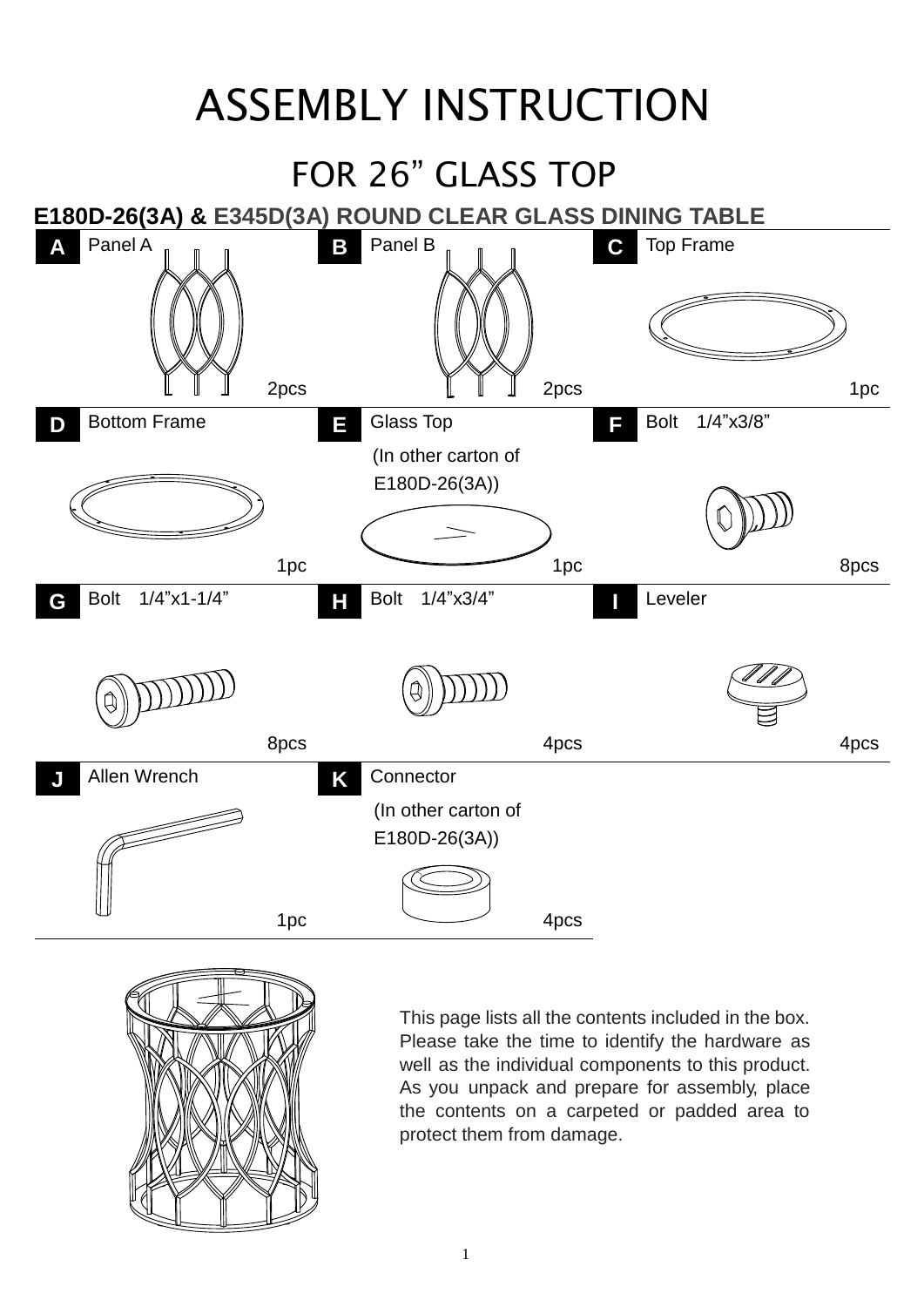**1** Attach panel A (A) to top frame (C) using bolt (F) and allen wrench (J) as shown. Please attach to the inside holes.



**2** Attach panel B (B) to top frame (C) using bolt (F) and allen wrench (J) as shown. Please attach to the outside holes.

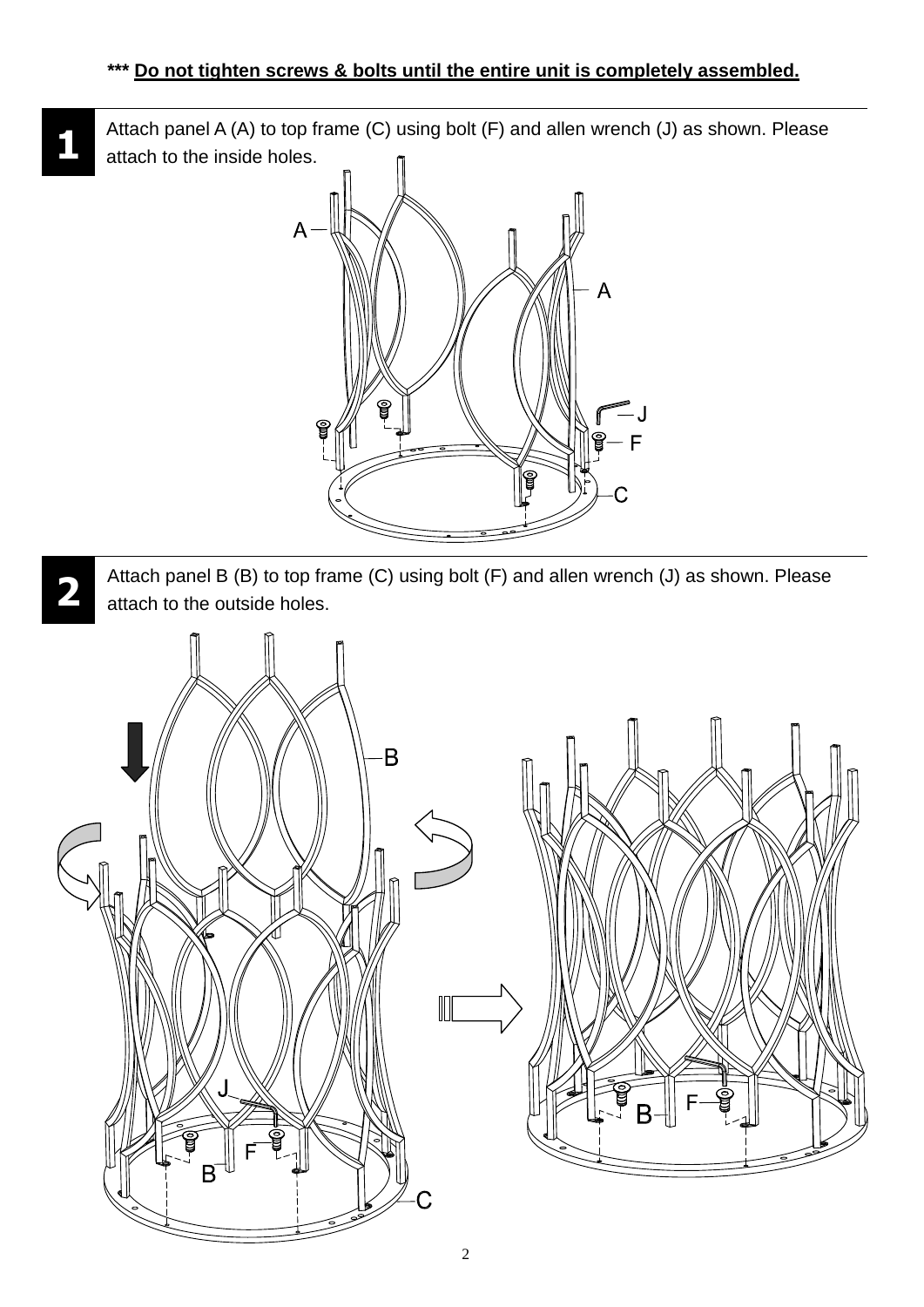Attach bottom frame (D) to panel A (A) and panel B (B) using bolt (G) and allen wrench (J) as shown. Please attach panel A to the inside holes and panel B to the outside holes.

**3**

**4**